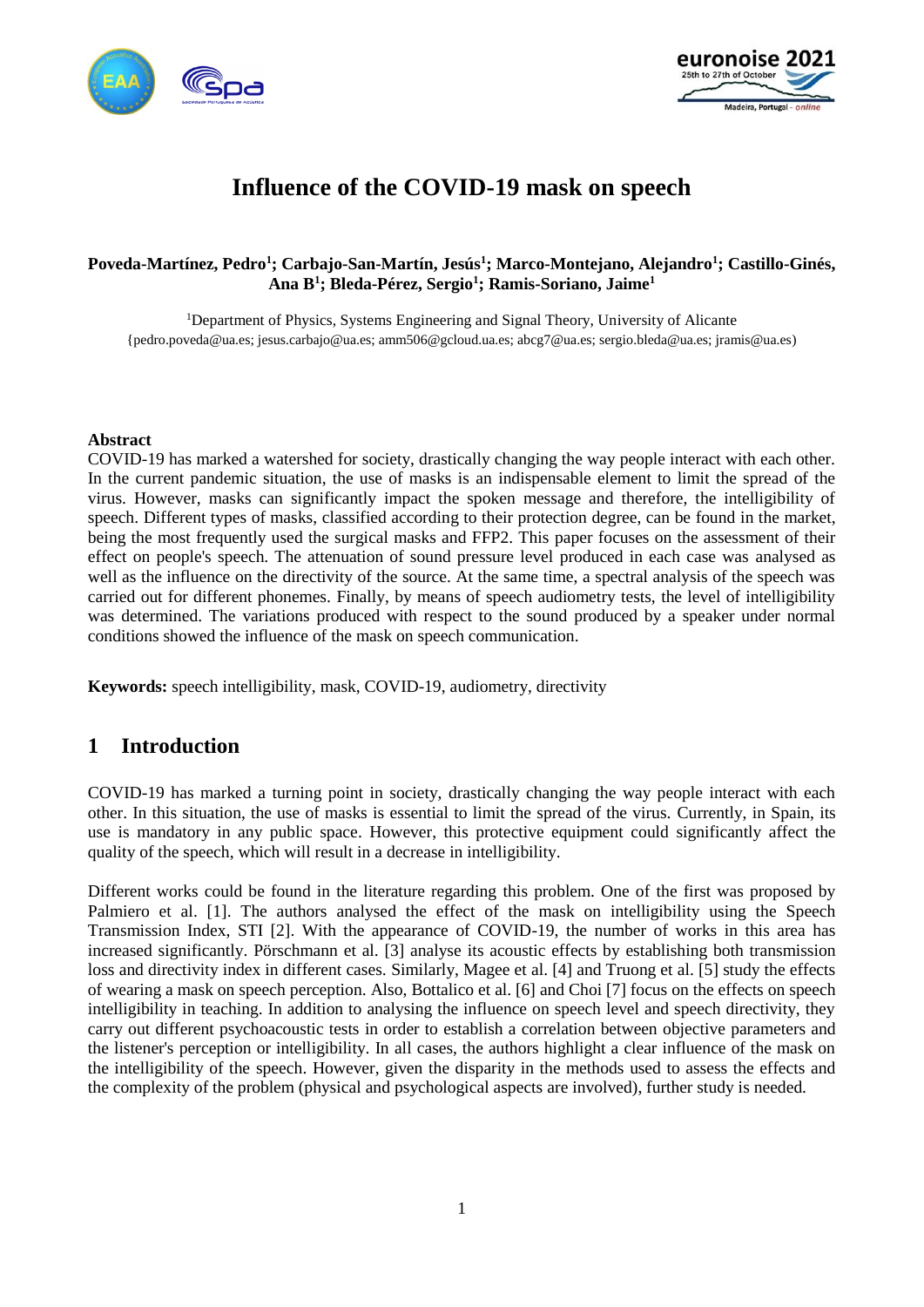

This research focuses on the study of the acoustic properties of the most commonly used COVID-19 masks and their influence on speech intelligibility.

# **2 Methodology**

#### **2.1 Materials**

The sanitary mask is a protective element whose purpose is to prevent and limit the spread of viruses. This element, placed "blocking" the mouth, will act as an air filter and therefore, as a resistive component to the air flow. As a consequence, the pressure waves will be altered producing a variation in the sound emitted depending on the characteristics of the mask.

Different models of masks, classified according to the degree of protection, can be found in the market. The most frequently used during the COVID-19 pandemic have been the hygienic or cloth mask, the surgical mask and the FFP2 (figure 1). Their acoustic characteristics will be analysed in this paper.



Figure 1. Types of masks analysed during the tests.

#### **2.2 Procedure for the acoustic characterisation of samples**

The acoustic characterisation of the samples was carried out on the basis of different laboratory tests. Firstly, the influence of the mask on the sound pressure emitted by the speaker was determined by establishing the attenuation level, obtained comparing the sound pressure level with and without the mask at a distance of 0.5m. A broadband signal (white noise) was emitted by means of a dummy head connected to a loudspeaker through an inner tube (similar to the trachea). The different masks were placed on the front of the face (see figure 1). To avoid a possible influence of background noise, the measurements were carried out in a semianechoic chamber

Secondly, impedance tube measurements were carried out following the scheme shown in figure 3. Masks were placed at the end of the tube, without any end termination. From the pressure recorded by both microphones, the impedance of each material was obtained. Its real part represents an indicator of the flow resistance.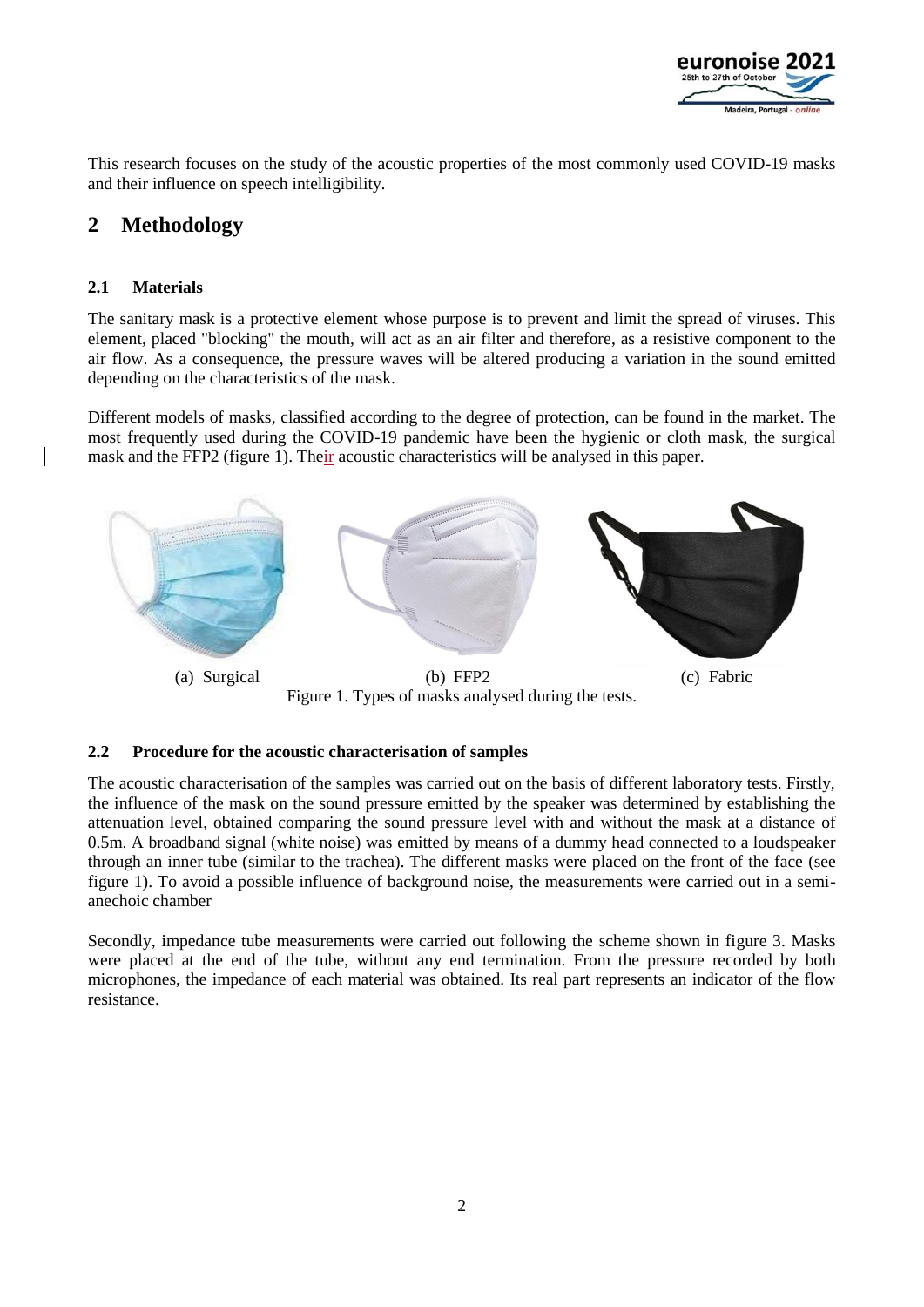



Figure 2. Experimental set-up for acoustic characterisation.



Figure 3. Experimental set-up used to obtain the acoustic impedance of the masks

Thirdly, the directivity pattern of each sample was determined using an automatic turntable. The emission without mask was used as a reference for further comparison.

#### **2.3 Procedure for determining the influence of the mask on speech intelligibility**

In order to establish the influence of the mask on the spoken message, first of all, a spectral analysis of different sound registers was carried out. This test allowed to identify those phonemes whose sound behaviour may suffer a greater alteration due to the use of the mask.

At the same time, in order to facilitate the calculation of certain parameters related to speech intelligibility, the impulse response of the system was obtained for the surgical and FFP2 masks. The subsequent signal analysis was based on the STI parameter [2], which provides a numerical value for the quality of the communication channel. The percentage of consonant articulation loss, %ALcons, was also determined. In both cases, measurements were performed in a semi-anechoic chamber with a background noise level of 43 dB (simulated by a loudspeaker excited with a white noise signal).

Finally, based on speech audiometry tests, the listener's level of intelligibility was established for each sample. The speech audiometry tests were based on the listener's hearing difference from a list of words with a proportion of phonemes and syllabic structures typical of spoken Spanish [8]. In this case, the study consisted of a test of distinctive features. Each participant was provided with a list of words with two columns (extract from the list shown in table 1). Each row of these columns corresponded to a pair of words with certain distinguishing features (e.g. dardo – tardo, Spanish). One of the words from each pair was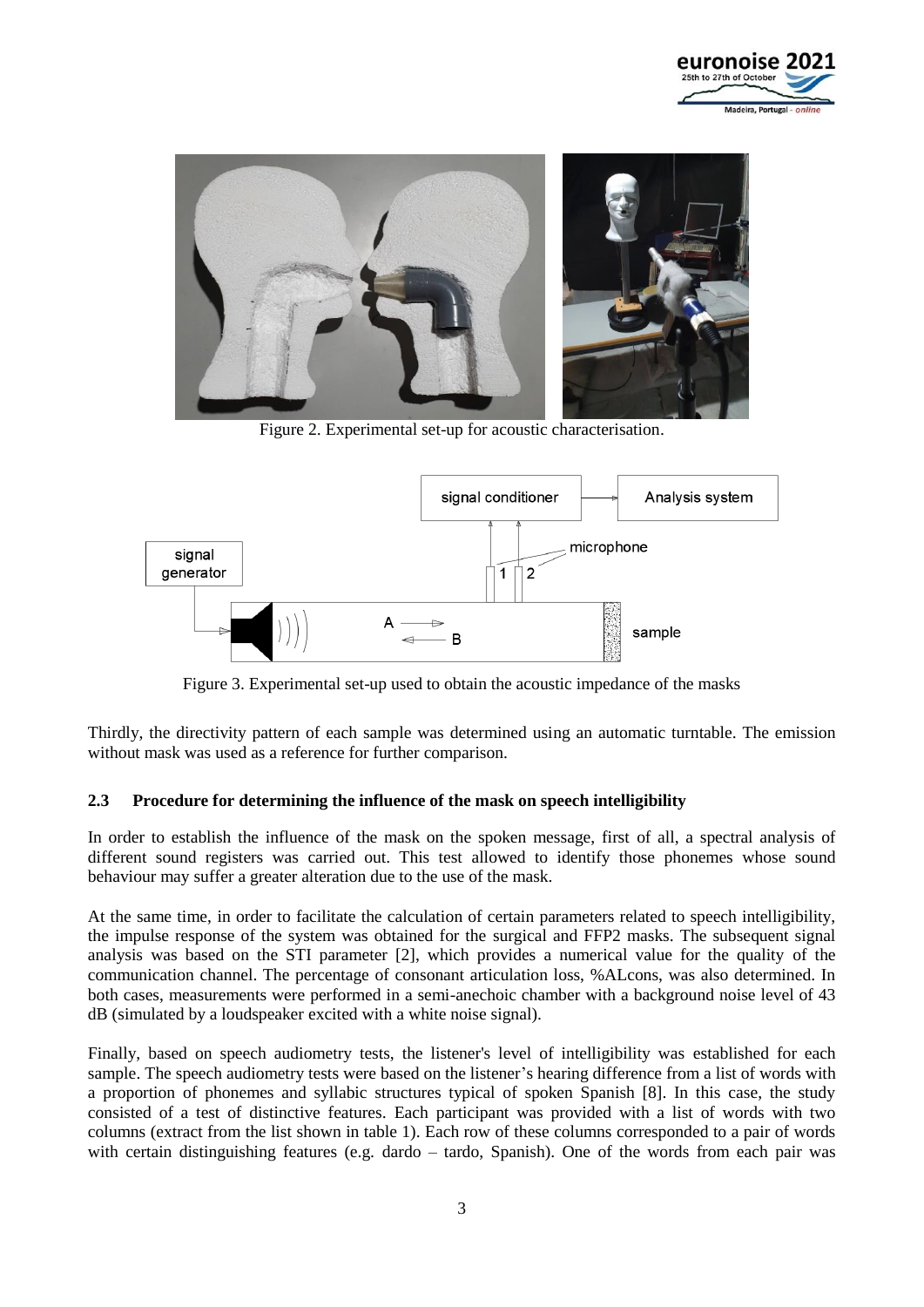

played through a flat-response headset. The listener indicated on the form the perceived word in each case. The same procedure was applied to audio recordings with surgical and FFP2 masks to determine their influence on the correct answers rate.

| Vague |  | Baje  | Yema   |  | Chema  |
|-------|--|-------|--------|--|--------|
| Dardo |  | Tardo | Mudo   |  | Nudo   |
| Día   |  | Tía   | Pata   |  | Papa   |
| Baña  |  | Vaya  | Pecho  |  | Techo  |
| Deme  |  | Debe  | Toro   |  | Poro   |
| Rama  |  | Rana  | Tuerca |  | Puerca |

Table 1. Extract of words included in speech audiometry tests (Spanish) [8].

# **3 Results and discussion**

#### **3.1 Analysis of the influence of the mask on the sound pressure signal**

Results show a clear decrease in the sound pressure level, with values above 5 dB for frequencies from 2,250 Hz (figure 4). This behaviour results in a reduction of the overall sound pressure level emitted by the speaker. In a reverberant environment with the presence of background noise, the loudness of the message and its intelligibility may be compromised. Similar results were obtained for the impedance tube measurements (figure 5). The differences for FFP2 sample may be due to a difference in the orientation of the fabric with respect to the sound wave in both configurations (perpendicular, oblique).



Figure 4. Attenuation level obtained for the different masks. Reference corresponding to situation without mask.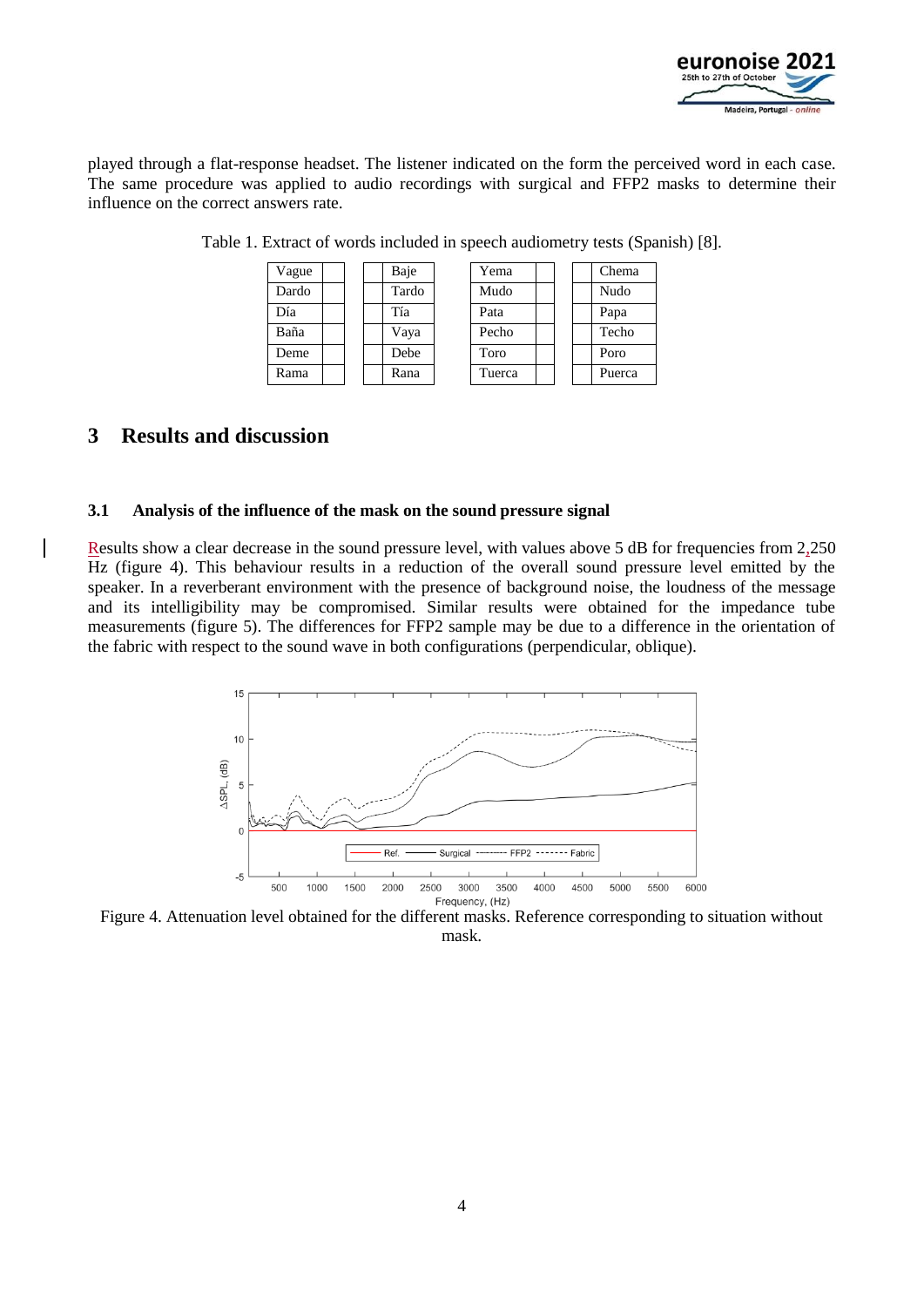



Also, directivity tests show slightly different patterns depending on the sample, especially at frequencies above 4 kHz (figure 6).



Figure 6. Directivity pattern at different frequencies.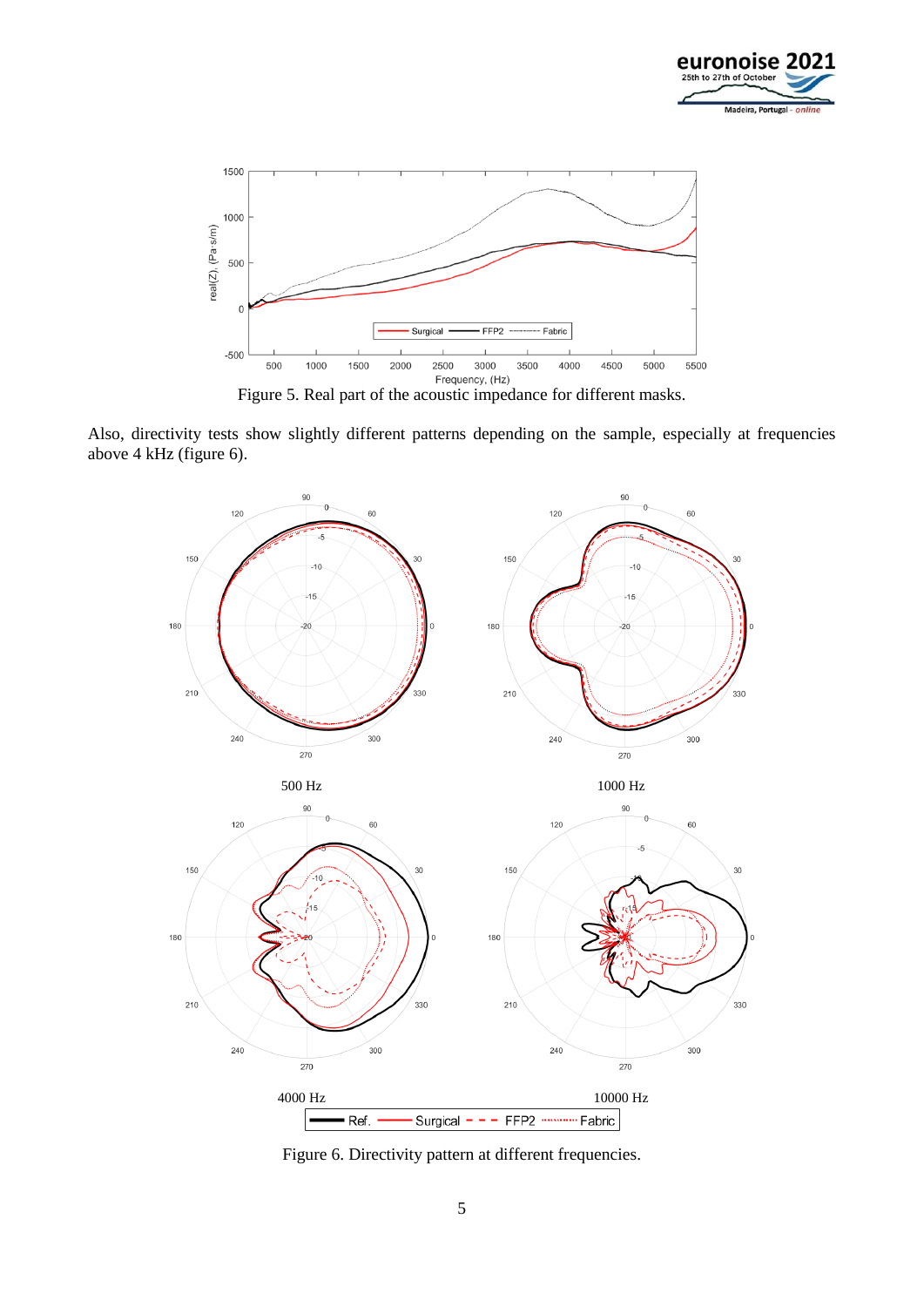

#### **3.2 Analysis of the influence of the mask on the spoken message**

From a spectral analysis of speech, we can determine those frequency components that will be most affected by the presence of the mask. The study was carried out using the experimental set-up indicated in the previous section (figure 2), emitting different words. As observed in the attenuation curve, high frequencies (from 2,250 Hz) suffered a drop in amplitude. This behaviour could affect certain consonants such as 's' or 'g', whose pronunciation will lose sonority. Figure 7 shows, as an example, the spectrograms obtained for the Spanish words *dardo* (dart) and *segar* (mow) for different samples. The difference between the pressure obtained without mask and with mask in each case is also shown.



Figure 7. Spectrogram corresponding to the words: (a) *dardo* - dart; (c) *segar* - mow; for four different configurations. Left: spectrograms (a, b). Right: difference (b, d).

On the other hand, from the impulse response of the system, the STI parameter values shown in table 2 were obtained for male and female voices and for surgical and FFP2 masks.

Table 2. STI values obtained for different mask types

|        | Without mask | Surgical | FFP <sub>2</sub> |
|--------|--------------|----------|------------------|
| Male   | 0.67         | 0.65     | 0.63             |
| Female | 0.73         | 0.70     | 0.69             |
|        |              |          |                  |

Similarly, it was possible to establish the degree of intelligibility based on the percentage of loss of consonant articulation, %ALcons. This parameter, used in the assessment of the sound quality of architectural spaces, indicates the average percentage of consonants that may not be understood. It should be noted that consonants are an indispensable element for the intelligibility of the spoken message. With regard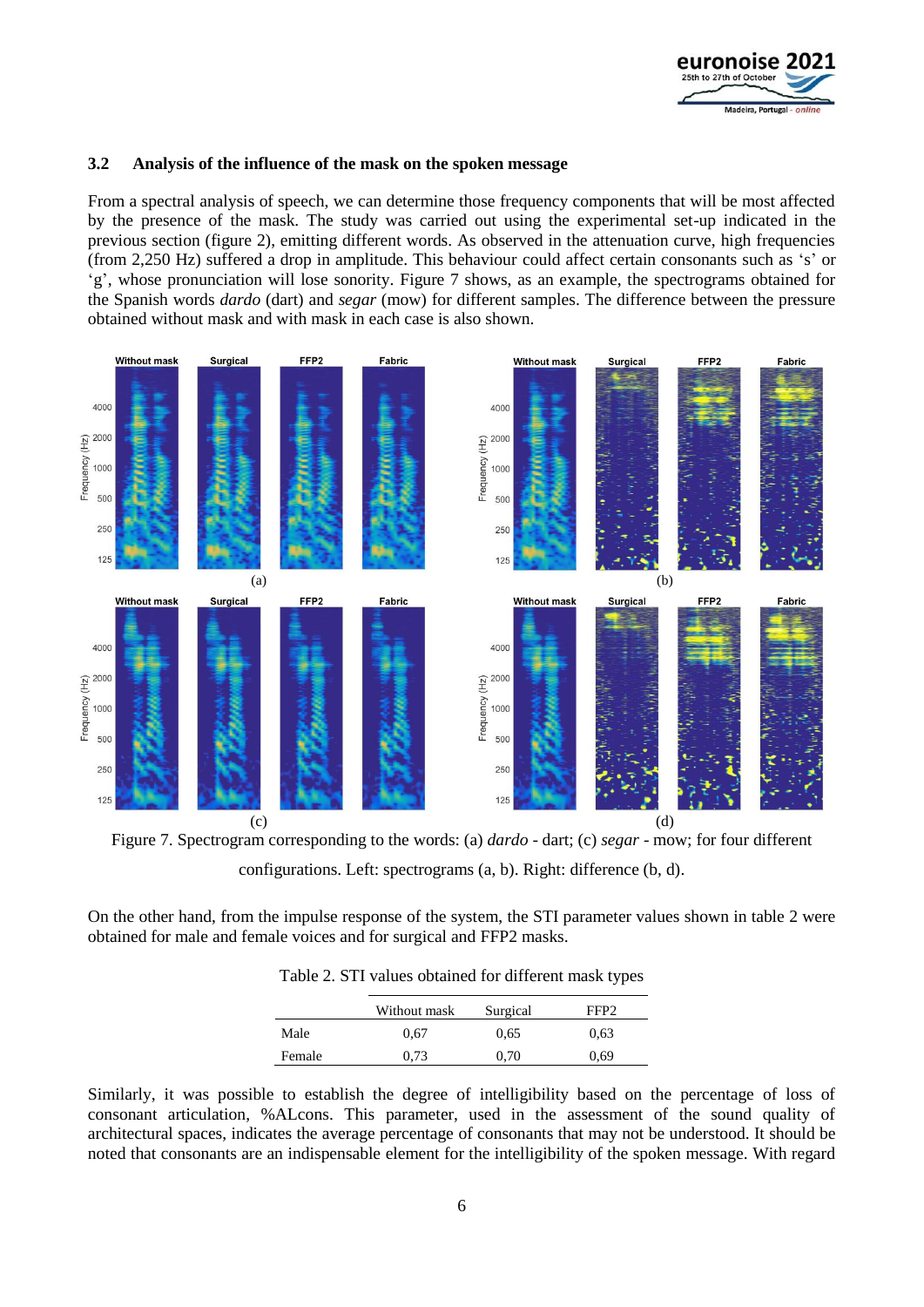

to the effect of the masks, this parameter shows an increase in losses of approximately one percentage point for both the surgical model and the FFP2 compared to the system without mask (8% with mask - 7% without mask).

The speech audiometry tests show that the attenuation introduced by the FFP2 mask leads to a considerable decrease in speech intelligibility (27.6% of hits - figure 8). The same behaviour was obtained for the surgical mask, but in this case, the decrease in the percentage of hits was not so severe. This behaviour coincides with that observed for parameters such as STI and %ALcons. It should be noted that the results obtained are provisional, as only 6 speech audiometries were performed.



Figure 8. Percentage of success in speech audiometry tests.

## **4 Conclusions**

In the present work, the influence of the mask on speech and its possible implications were analysed. Firstly, different acoustic tests were carried out in order to obtain the parameters that best described the effect produced on the sound waves. At the same time, a perception test was carried out to assess the possible influence of the mask on the intelligibility of speech.

The acoustic tests showed a significant difference in the sound pressure level produced by a speaker with and without mask. For the surgical type, we found a difference of more than 3 dB for frequencies above 3 kHz. This value increased for FFP2 mask, with more than 5 dB (10 dB in some cases) for frequencies above 2,500 Hz. This behaviour will affect the loudness of the message and therefore, its intelligibility. Parameters such as STI or %ALcons corroborated this trend. Attenuation is also reflected in the spectrogram, where certain consonants (e.g. 's' and 'g') suffer a variation. The results were verified by means of speech audiometry tests. In this case, a higher percentage of correct answers was obtained for messages recorded without mask (58.5% vs. 27.8% with FFP2). The results are in agreement with those obtained by other authors in the literature.

It should be noted that any negative effect on speech caused by the lack of mobility of the lips was not considered, so that the actual effect on intelligibility may be greater.

### **Acknowledgements**

This work has been supported by a grant from the Networks-I3CE Programme for research in university teaching of the Institute of Education Sciences of the University of Alicante (call 2020-21). Ref.: 5380. The authors would also like to thank all the students for their participation in the tests.